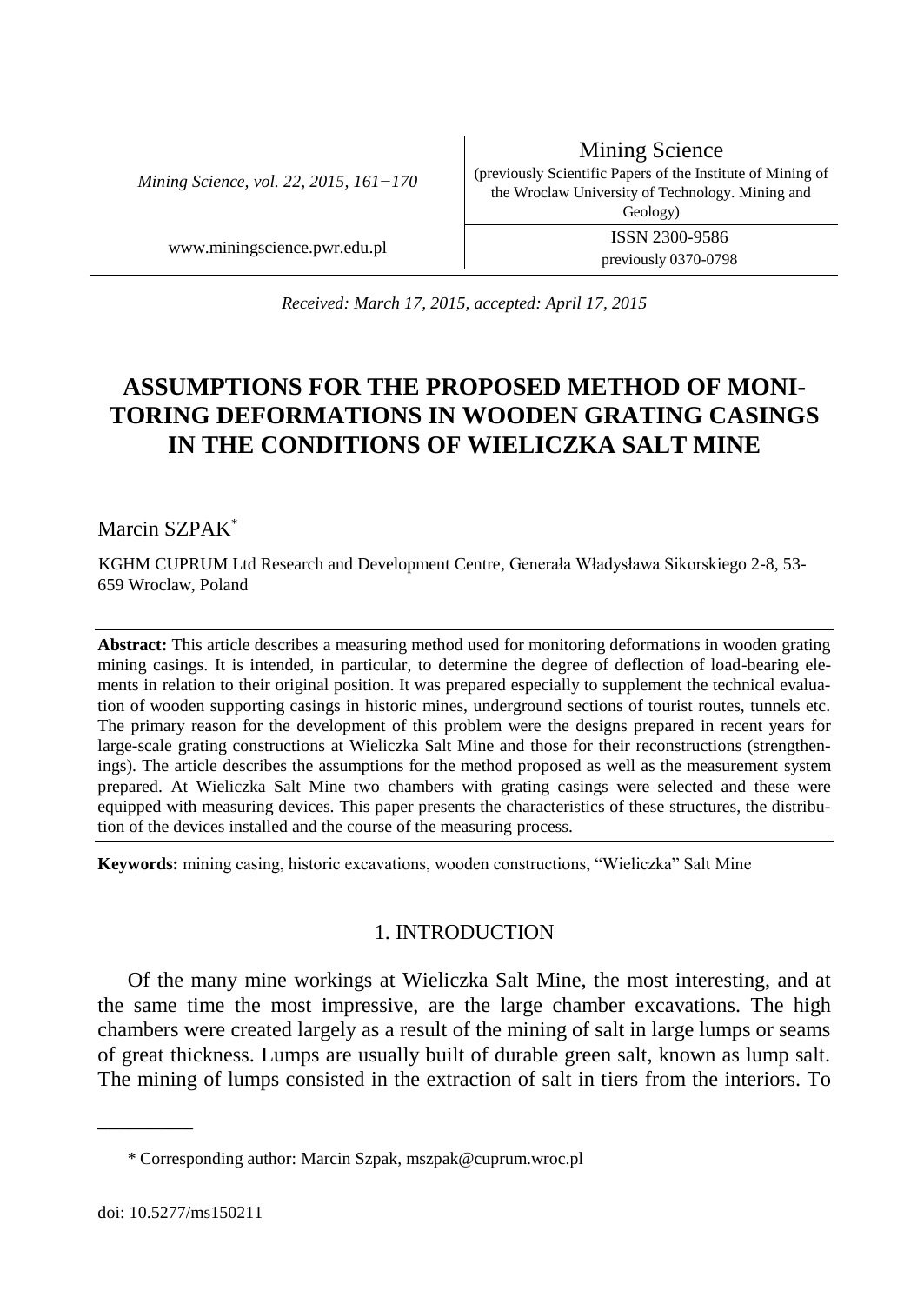protect the excavation a coat of varying thickness was left above. In order to ensure the stability of large-scale chambers located on the upper levels of the mine an appropriate protection was used, usually in the form of wooden supporting casings of various types. The wooden casing took the form of cribs of differing sizes, organ type structures in side walls protecting spoil rock and large gratings. It should be remembered that supporting wooden casings were flexible structures, which, visually and more seldom acoustically, revealed signs of their increased interaction with a rock formation. Observations of this kind are important and were formerly a major signal for the miners as to ongoing changes in the environment of the excavations and potential threats. As a result of long-term observations of rock formations and mining casings it becomes possible to determine both probable reasons for the slow destruction of excavations and rock mass deformation types, as well as to make predictions about the threat of collapse and monitor the technical conditions of these excavations, including the casings applied (Szpak, 2013, 2014).

In the present day also, owing to historical conditions and those relating to preservation at Wieliczka Salt Mine, the wooden casing is of great significance in the design of protections for excavations planned for tourist traffic and in the restoration of types of protection used historically. This is particularly significant when designing complex grating structures or monitoring the state of existing, historical gratings. Gratings at Wieliczka Salt Mine are examples of craftsmanship in mining carpentry, and owing to their function and historic qualities (some structures having been built at the end of the 19<sup>th</sup> century) are a subject of special interest (Fig. 1). It is worth mentioning that in 1978 Wieliczka mine was registered by UNESCO on the first UNESCO list of world cultural heritage.

In 2013 a wider analysis was performed of the technical condition of these casings. In the first phase the focus was placed on the typology and characteristics of wooden mining casings used in historic sidewalk and chamber mining excavations at Wieliczka Salt Mine. In the second phase this was placed on the identification of essential geological and engineering aspects in the design and evaluation of the technical condition of wooden grating casings. Analyzing the methods of observation and measurement currently used at Wieliczka Salt Mine and the needs arising from the inspections conducted of such structures (including during the reconstruction of a grating in Michałowice chamber, or the construction of a new grating in Gołuchowski chamber), it was assumed advisable to prepare a measurement method for periodic control and monitoring of the geometry of major structural elements of this casing.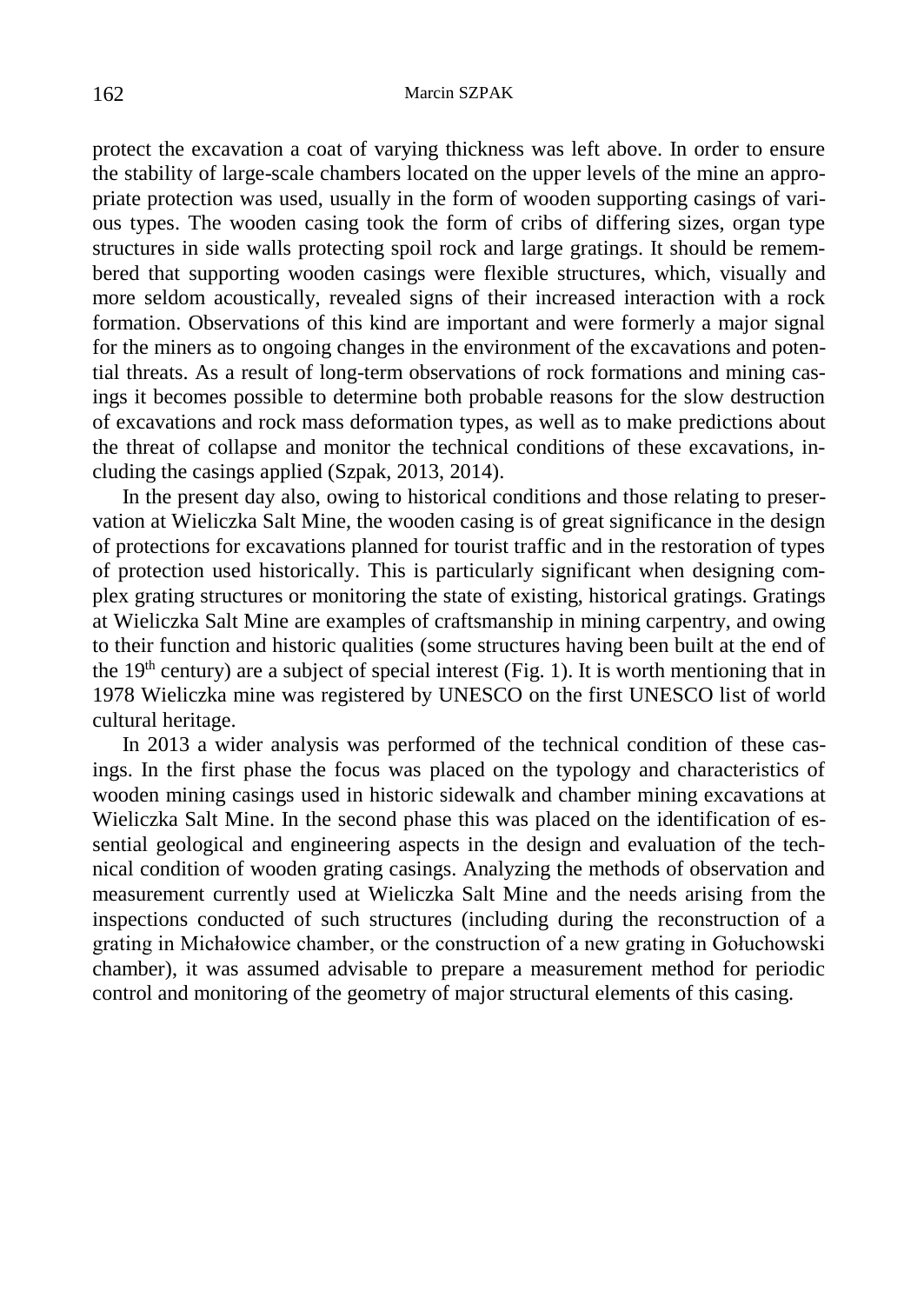

Fig. 1. Grating casing in Michałowice chamber

A periodic monitoring of measurable parameters is a justified method for indication of the status of an interaction between a wooden casing and a rock formation in the course of its use, particularly in the context of:

- planned mining works in the environment of given chambers;
- the taking of preventive measures (a strengthening of construction);
- the acquisition of data for further design work.

It is also worth mentioning that in some cases it is possible to identify the destructive influence of a rock formation on an older casing which at one time functioned in a given chamber. Possession of such archival data on the course of changes in the geometry of a given construction can significantly improve the decision-making process when proposing additional methods for its strengthening and the design of new solutions in the field.

It is clear that the preparation of such a proposal will be initiated by the adoption of appropriate assumptions resulting from an analysis of engineering and environmental conditions.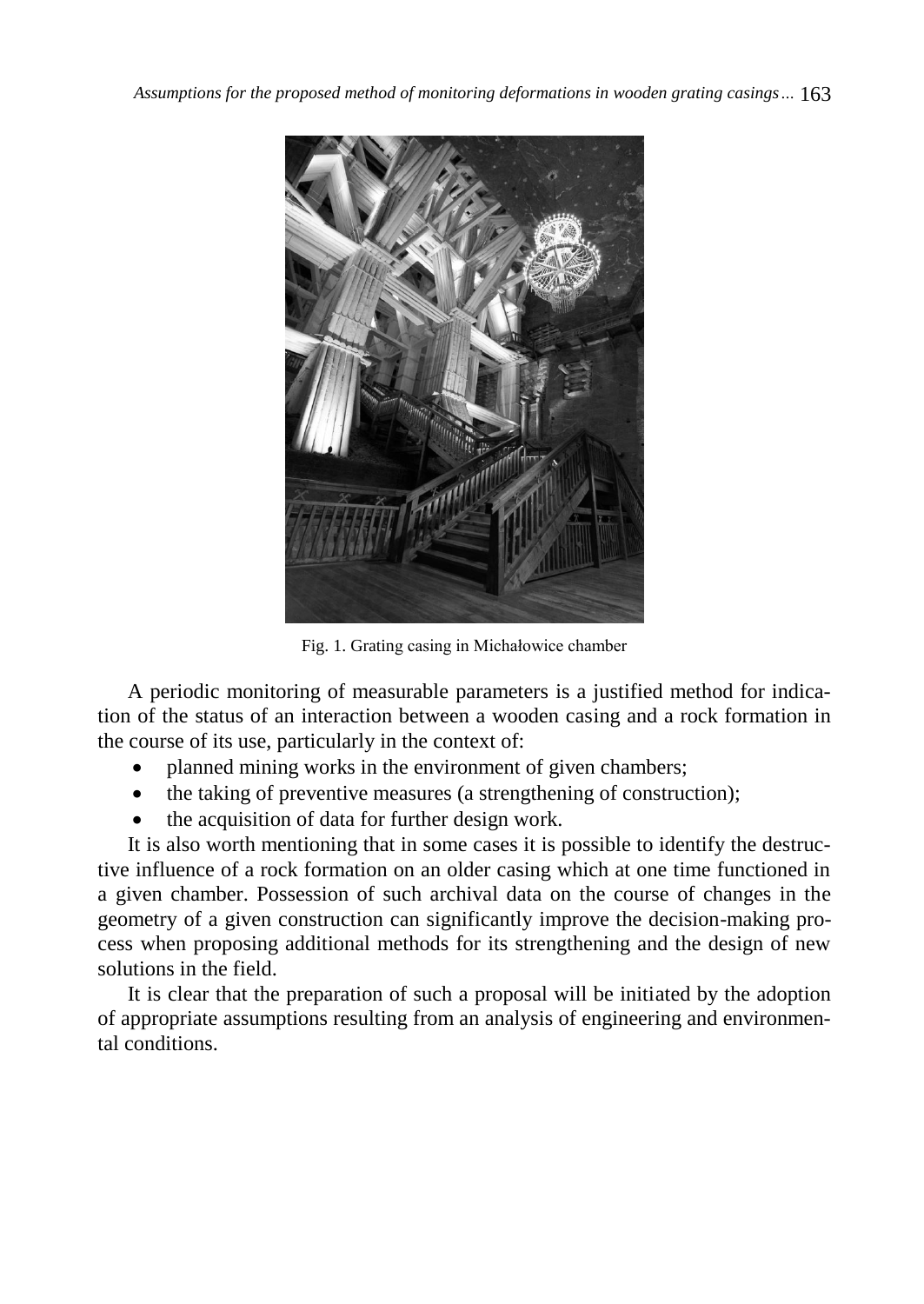## 2. ANALYSIS OF ENGINEERING AND ENVIRONMENTAL CONDITIONS

Each measurement method must be adapted to the environment in which it will be applied. In the context of the underground mining excavations and conditions at Wieliczka Salt Mine the following elements should be distinguished:

- requirements concerning the safety of its use (e.g. in the aspects of power supply to the system and installation of devices);
- a low level of interference in the interior and exterior of the chamber;
- resistance to difficult mining conditions, including saline moisture;
- easy readout of results;
- consideration of the impact of temperature differences (to a limited extent);
- a low purchase cost for the measurement system subassemblies.

In the context of the engineering aspects the following are of the greatest importance:

- the possibility of obtaining measurement results from sites of low accessibility, taking into account the large size of the structure;
- a high accuracy in measurement owing to the slow dynamics of the parameter changes being measured;
- the installation of devices with CE certification from the manufacturer.

According to a modern approach related to SHM (Structural Health Monitoring – monitoring of the technical condition of the structure by use of an appropriate control and measurement system), damage is defined as a change in the material and geometric properties of the object, which may, at present or in the future, interfere with the proper operation of the system. These changes should be detected at the earliest possible stage of their development (Inman et al., 2005). Among the methods used in the diagnosis of casings for mine workings the following can be distinguished:

- A. methods for geometry tests definition of the spatial distribution of the construction and its changes over time;
- B. methods for surface tests identification of phenomena occurring on the surface of constructional material;
- C. methods for volume tests losses and defects identified on complete elements of the casing;
- D. methods for material tests changes in the physico-mechanical properties of constructional material.

A summary of the physical quantities most frequently measured in the diagnosis of the casings of mine workings is given below (based on the elaboration of S. Duży, 2013):

Measurements of displacements and deformations:

- linear displacements
- angular displacements
- shape deformations (squeezing)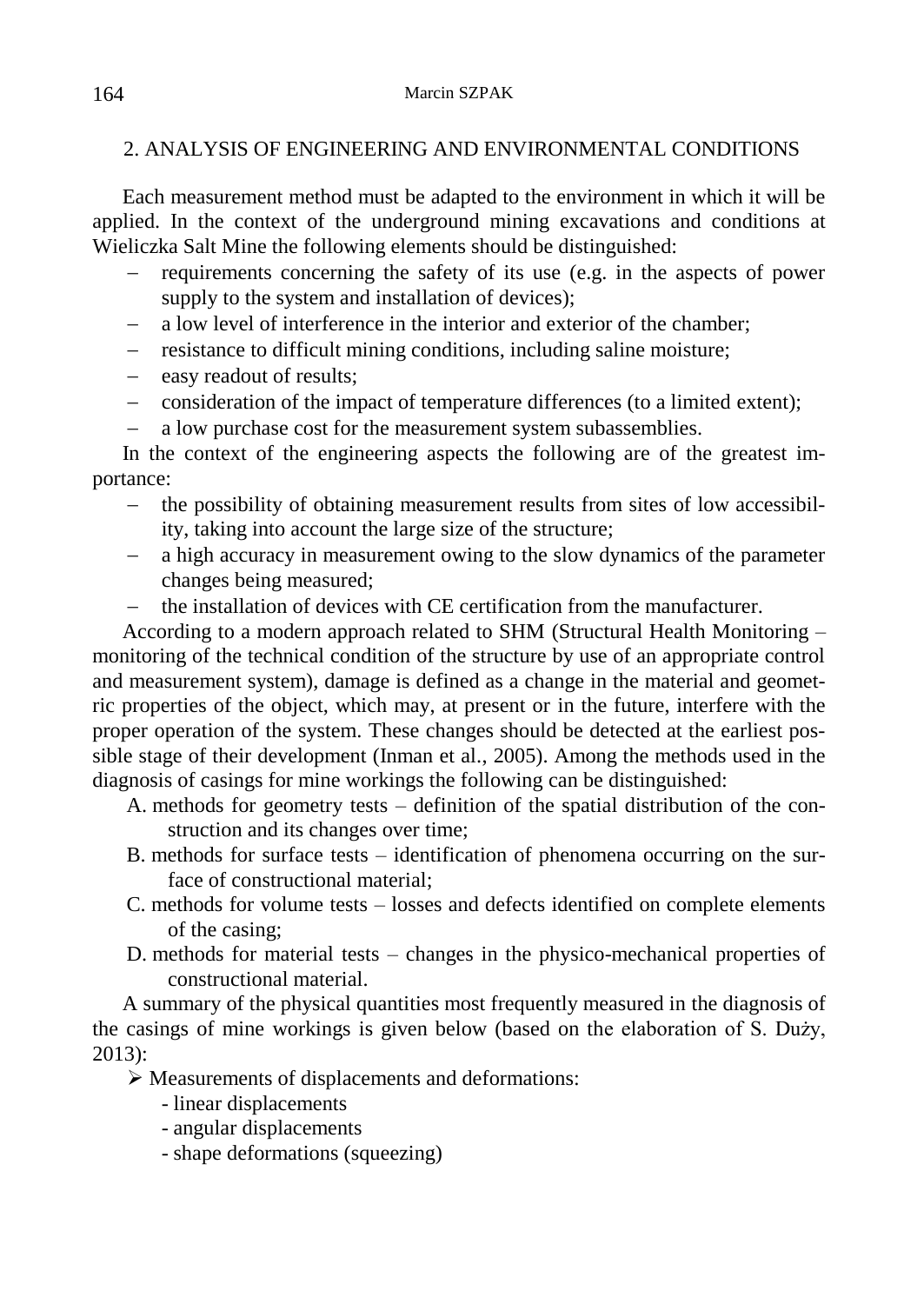*Assumptions for the proposed method of monitoring deformations in wooden grating casings…* 165

 $\triangleright$  Measurements of material quality:

- strength properties
- deformation properties
- $\triangleright$  Measurements of casing operating conditions:
	- environmental parameters (temperature, humidity)
	- aggressiveness of the environment
	- composition of air and dusting
- Measurements of forces and reactions:
	- acceleration of vibrations
	- velocity of vibrations
	- supporting forces and reactions
	- load capacity (limit tension)
	- payloads

As regards the assessment of the technical condition of a wooden grating casing, the current principal activities are based on visual observations conducted quarterly by experienced staff. Additional information brings widely popular in Wieliczka mine conditions convergence measurements.

By analyzing the symptoms which should be assessed (Szpak, 2014), the proposed method focuses on changes in the geometry of a construction, mainly in relation to load-bearing pillars and supporting struts/braces (angular displacement). The grating, as a complex spatial structure, often also spread on sidewalls, can be subject to a complicated arrangement of horizontal and vertical loads from the surrounding rock formation. For this reason some bonds may have a tendency to so-called "running away" towards the plane of ease, while braces may be subject to deflections and pillars subject to deflections and / or vertical deviations or buckling. Most often, in the conditions of Wieliczka Salt Mine, observations of this kind take place very slowly and apply only to certain areas of construction, and selected elements of it (Szpak, 2014). For this reason the measurement method is based on testing of spatial deflection of the main structural elements of a grating in relation to their original position. The physical value measured is the angular deflection in a triaxial system, using microelectromechanical sensors – MEMS accelerometers. Small devices are installed on the constructional elements of the grating casing; their coordinate system is equally oriented and they transmit data on current position. Periodic readout of the results from the network of sensors installed on a grating casing allows for the monitoring of possible geometrical changes to it, including information about the size and dynamics of this phenomenon. Accelerometric sensors are universally applied in the construction and aviation industry and the current production technology allows for their miniaturization at a relatively low purchase cost. Devices provided by two producers were incorporated into a single, integrated measurement system.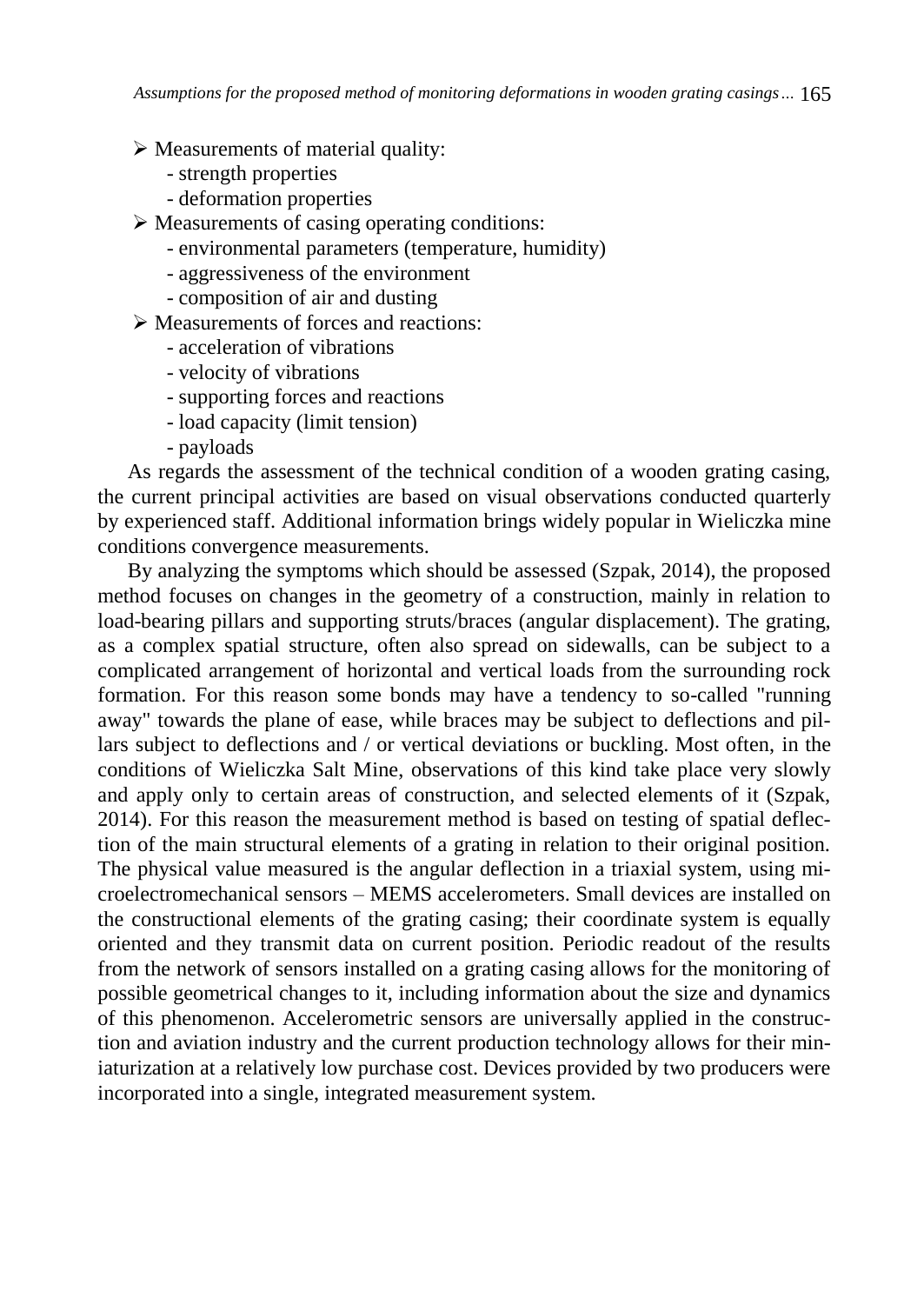### 3. GENERAL CHARACTERISTICS OF THE MEASUREMENT SYSTEM

It was found that for the purposes of assessing the effectiveness of the proposed solution in mining conditions two types of measuring device will be applied:

- *inspection sensors*, for which the measurement consists in reading the position directly from a device placed at an appropriately marked site on the construction;
- *permanent sensors*, which are mounted permanently in sites of low accessibility and are connected by transmission wires to enable readout of the results.

The prepared measurement system therefore consists of permanent and inspection sensors (recorders), cables with strengthened endings, the power unit and a laptop with an appropriate application. For the analysis of measurement results obtained an MS Excel spreadsheet was prepared. Supplementing the results obtained from the recorders installed are measurements of humidity and temperature in the workings being analyzed, performed using a digital thermohygrometer.

The whole measurement system installed on the grating is a passive system, i.e. it is not powered until the results are collected at inspection. It is powered then with a low-voltage current from the power module to the recorders.Subassemblies of the measurement system are shown in Fig. 2.

The two types of MEMS recorder applied come from different manufacturers and differ in functional properties. Below are the most important technical parameters of these recorders:

- measuring range of up to  $+/- 30$  or up to  $+/- 80^{\circ}$ ;
- accuracy of measurement of 0.05 or  $0.1^\circ$ ;
- accuracy of indications of  $0.01^{\circ}$ ;
- temperature range of from -10 to 45°C.



Fig. 2. Subassemblies of the measurement system: recorders with wires (permanent and inspection type) power module and laptop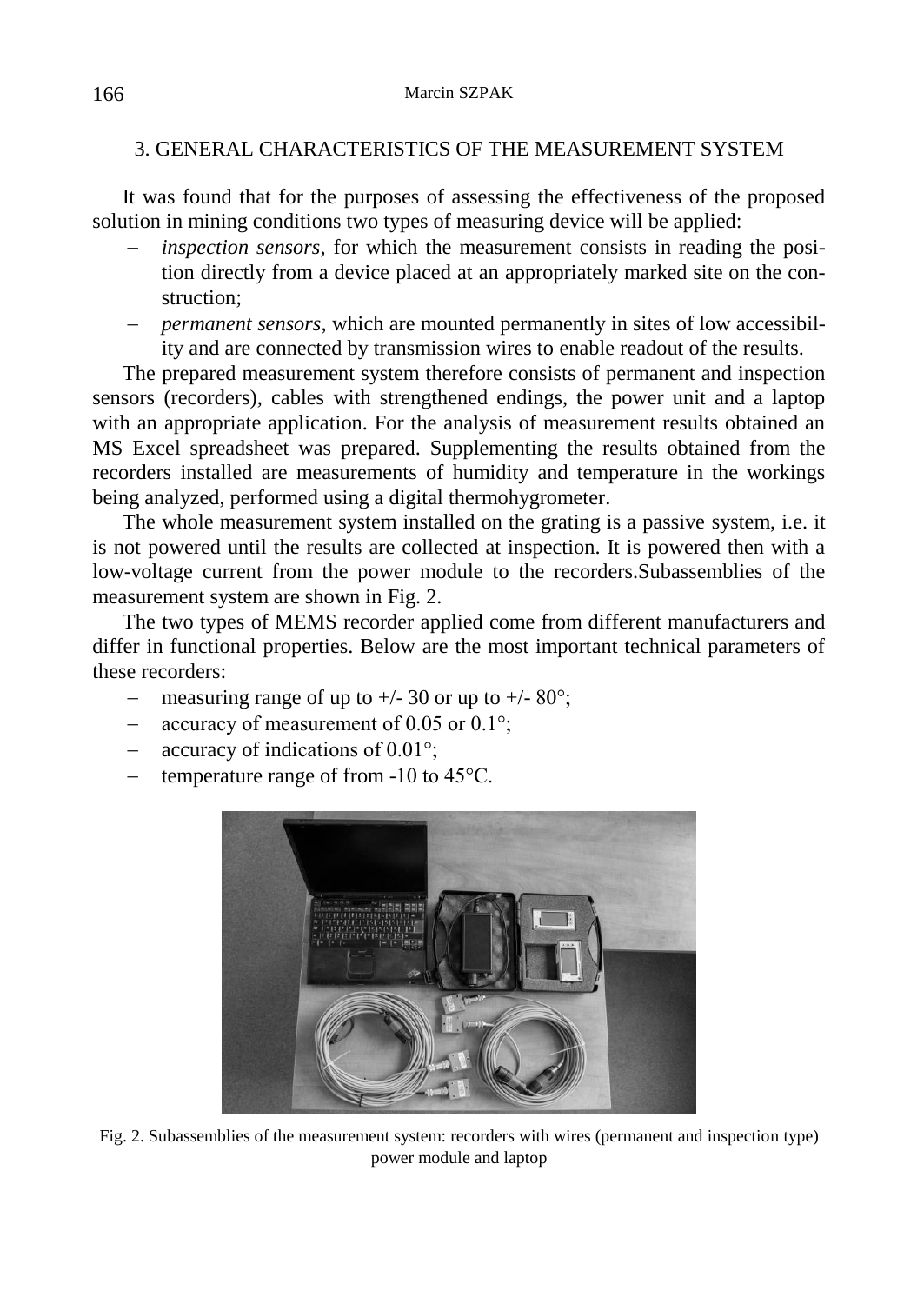It was assumed that the first stage of monitoring would be completed after 24 months. The measurement basis will be ca. 20 measuring points on each grating (the parameter related to the structural complexity of the casing). Frequency of readouts (inspection readout) was determined on the basis of previous experiences related to regular underground observations in the conditions of Wieliczka Salt Mine and amounts to once per quarter.

The whole measurement system is prepared for the needs of a basic functionality and allows for the application of a series of facilitations in the course of further development work on the proposed method, including remote readouts of results from all recorders, rapid identification of recorders with changes measured and recording of results with a programmable frequency.

At the present stage the main goal is the verification of the durability of the system in underground mining conditions and the analysis of the first measurement results. Two large post-exploitation chambers have been selected for the conduct of the experimental monitoring of grating geometry.

#### 4. SELECTION OF THE OBJECTS MEASURED AT WIELICZKA SALT MINE

In order to conduct the underground tests using the method of measurement proposed, the analysis covered the geological and mining conditions in the environment of chambers equipped with large-scale, wooden grating casings. In selecting the objects measured the following was taken into account:

- period of casing functioning;
- type of construction and its complexity;
- availability of chambers and their current technical condition;
- plan for protective works in neighbouring chambers;
- size of convergence;
- depth of location / position;
- construction history (damage, weak points, strengthenings and reconstructions).

It was reasonable to select two objects (gratings) with clear structural diversity. Chamber excavations being subject to underground tests have been selected in consultation with mining supervision engineers from Wieliczka Salt Mine.

The first object selected is a newly constructed wooden grating casing in Gołuchowski chamber. In the case of this chamber, following an extensive collapse of the ceiling, the grating was reconstructed, with reference to the historical protection existing in the chamber in the 19<sup>th</sup> century. The grating consists of a three-storey wooden structure of a height of 14 to 16 m, depending on the frame. It has 12 full frames and one incomplete frame (Szczap, 2003). With the exception of the stable nodes, the frames were stiffened with braces. The whole construction is equipped with galleries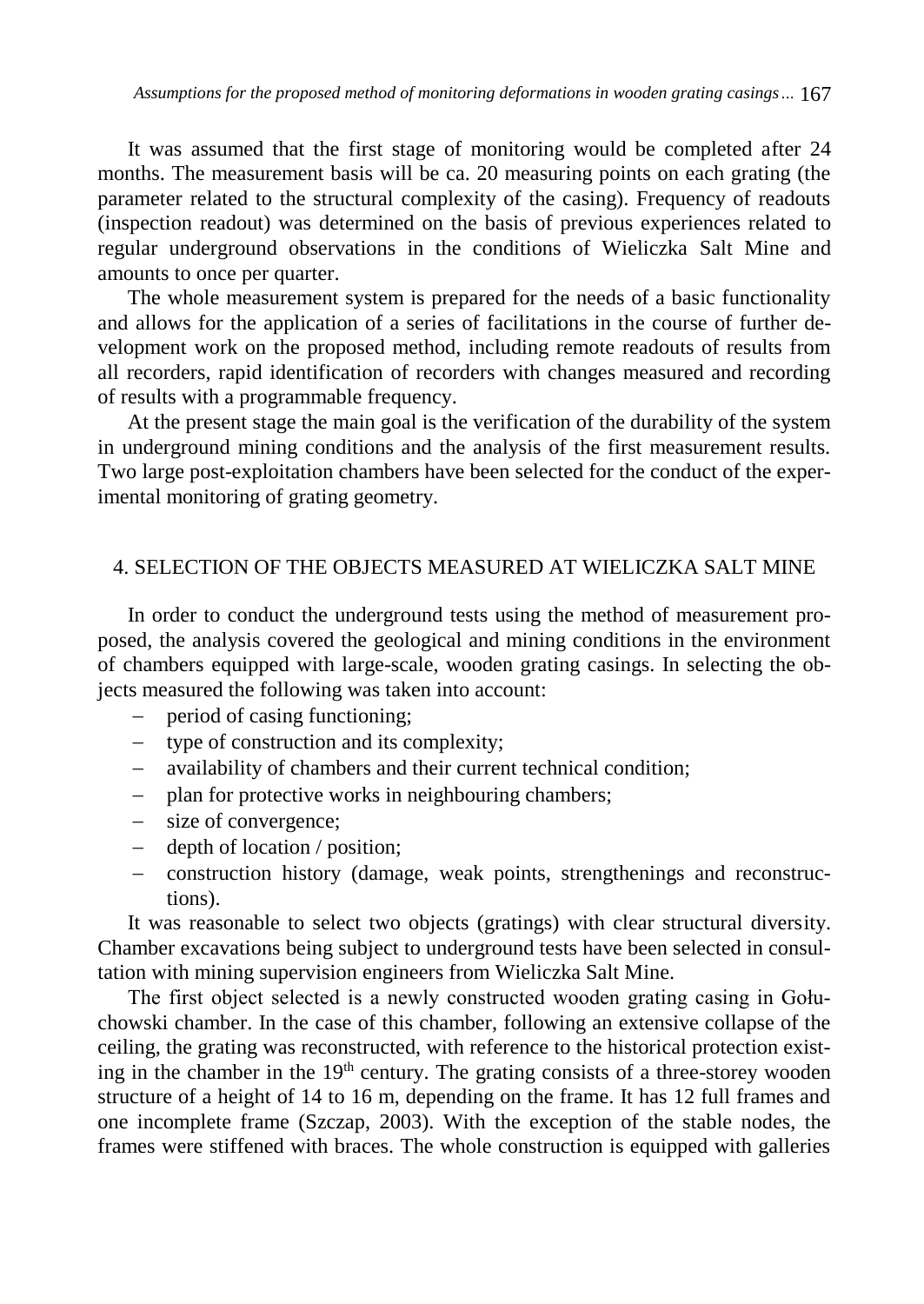for pedestrians. On their length the frames are connected to each other via longitudinals. The main load-bearing elements are the beams of stands founded on concrete footings. The beam structure is vertical. Beyond the beams of stands, load-bearing elements are provided by braces of storeys I and II and the lower cross beams in the main part of the grating. Other elements of the grating have a stabilizing function and in their ideal form do not transfer stresses. The casing is formed of  $250 \times 250$  mm squares, of pine or spruce wood. In order to ensure the buckling strength, beams (elements assembled from squares) are fastened together using steel clamps screwed every 2 m on opposite corners. The ceiling in the chamber was strengthened with an anchor casing.

The second grating casing selected is in the chamber Drozdowice III (lower). It is an older construction, executed in the early 1900s, which has been strengthened and locally rebuilt through to the present day. In the higher part of Drozdowice III, over the left ceiling shelf, the chamber Drozdowice III upper was equipped with a wooden grating casing. The grating in Drozdowice III lower is a three-storey wooden construction with a height of 15 m. It consists of 10 four-collar beam load-bearing posts, equipped with two levels of inspection galleries. The grating has three full frames, which have been strengthened with braces and connected with the use of longitudinals, and the entire structure is fully spread on sidewalls of the chamber. The casing is formed of  $300 \times 300$  mm squares, of pine. In order to ensure the buckling strength, the beams are fastened together with clamps every 2 m. The ceiling and sidewalls in the chamber are protected with an anchor casing.

In conclusion, the gratings selected in the two chambers differ in construction (side spread), period of exploitation / functioning and history of protective measures applied in the chamber. In both cases the focus was placed on the measurement of load-bearing pillars and measuring of frames on storeys I and II. A part of the measuring points is located at sites inaccessible in the conduct of regular preventive measures – measuring recorders at these sites were fitted using climbing techniques (Fig. 3, 4). Measurements began in January 2014.



Fig. 3. Readout of the results from one of the recorders in the chamber Drozdowice III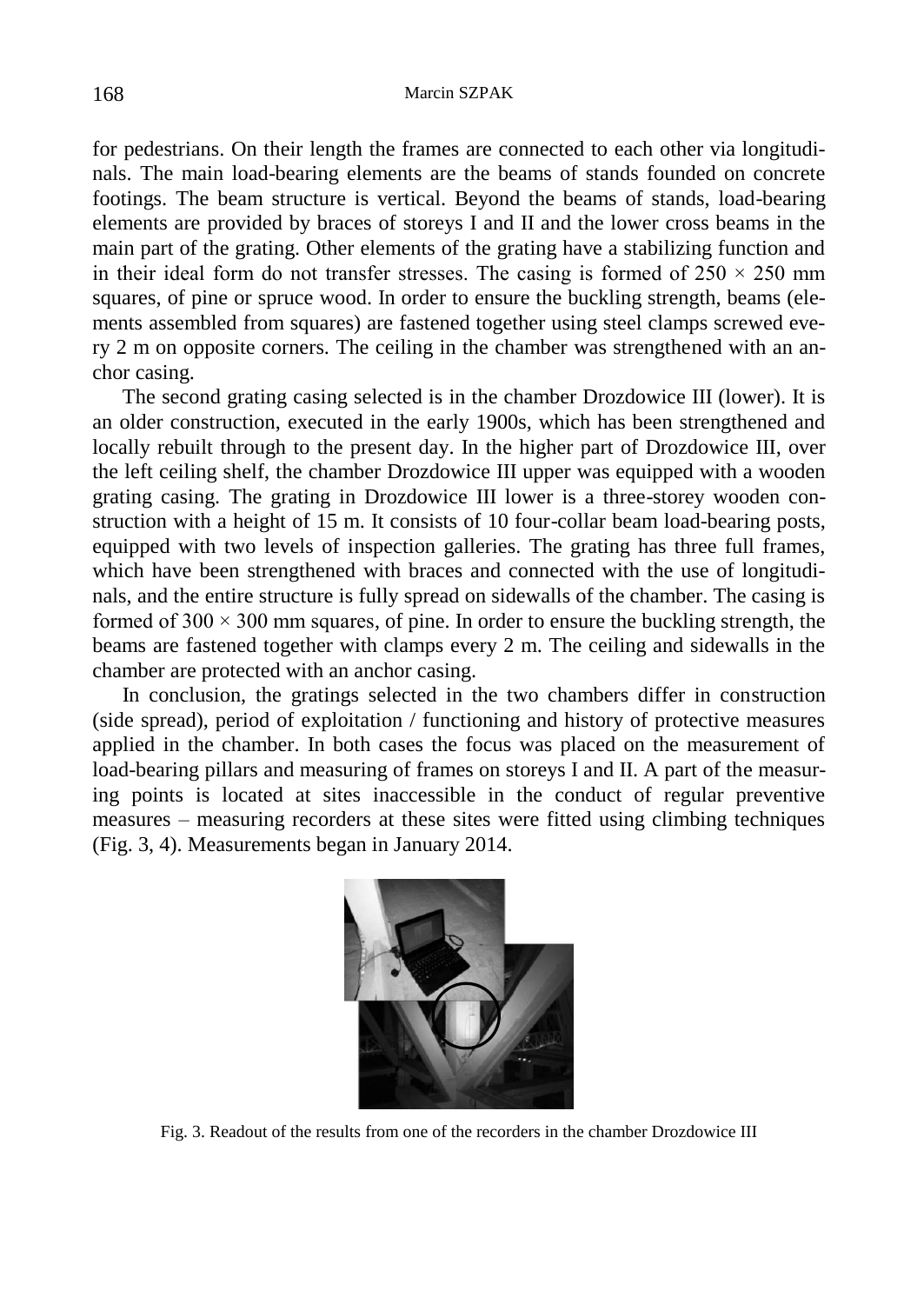*Assumptions for the proposed method of monitoring deformations in wooden grating casings…* 169



Fig. 4. Location of measuring recorders at the level of storey II in Gołuchowski chamber

#### 4. SUMMARY

Legal considerations imply the necessity of periodic inspections of excavation casings. The mine workings (including chambers with gratings) are subject cyclically to a visual assessment, which results from practical experiences and knowledge of geological and mining conditions in the vicinity of a given chamber. The dimensions of wooden gratings hinder visual assessment of their technical condition. Owing to the narrow area for direct measurements of deflections in grating elements, it was stated that it would be reasonable to begin monitoring of all gratings, particularly in the context of planned mining works in the vicinity of given chambers. The advisability of preparing a measurement methodology suitable for mining conditions has been confirmed during consultations within the trade. There is justification for periodic monitoring of measurable parameters which could indicate the status of an interaction between a wooden casing and a rock formation in the course of use, particularly in the context of planned mining works in the vicinity of old chambers and facing the need to obtain data for further design work.

In 2013 a broader evaluative analysis of the technical state of these casings was begun. In the first phase the focus was placed on the typology and characteristics of wooden casings used in historic sidewalk and chamber mining excavations in the conditions of Wieliczka mine. The second phase covered the identification of the most important geological and engineering aspects in the design and evaluation of the technical condition of wooden grating casings. Analyzing the methods for observation and measurement currently used in the conditions of Wieliczka Salt Mine and the needs arising from the inspections conducted of such casings (including during the reconstruction of a grating in Michałowice chamber, or the construction of a new grating in Gołuchowski chamber), it was considered advisable to prepare a measure